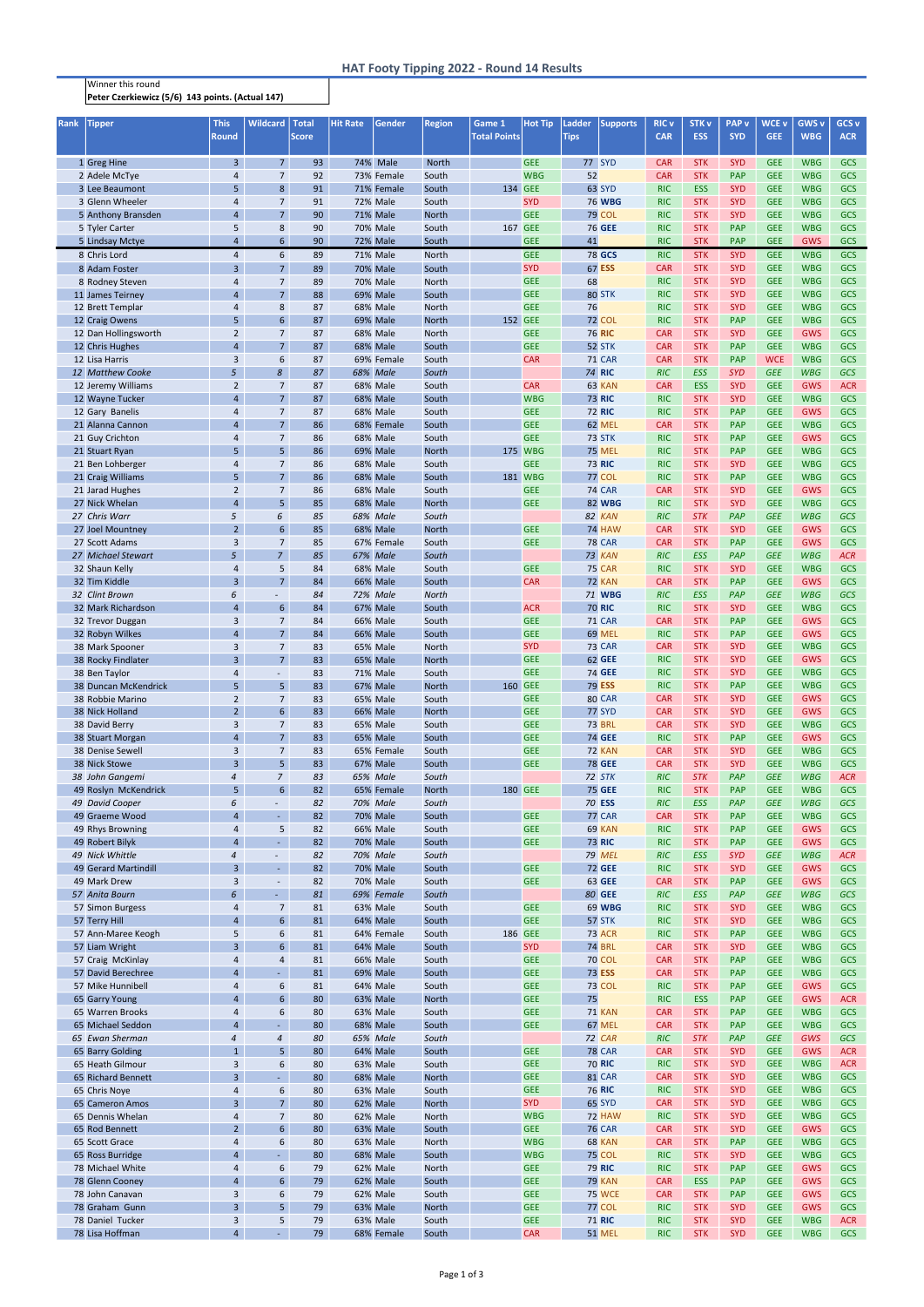## Winner this round Peter Czerkiewicz (5/6) 143 points. (Actual 147)

| <b>Rank</b> | <b>Tipper</b>            | <b>This</b>    | <b>Wildcard</b>                  | <b>Total</b> | <b>Hit Rate</b> | Gender          | <b>Region</b>         | Game 1              | <b>Hot Tip</b> | Ladder      | <b>Supports</b> | <b>RIC v</b> | <b>STK v</b> | <b>PAP</b> v | <b>WCE v</b> | <b>GWS v</b> | GCS <sub>v</sub> |
|-------------|--------------------------|----------------|----------------------------------|--------------|-----------------|-----------------|-----------------------|---------------------|----------------|-------------|-----------------|--------------|--------------|--------------|--------------|--------------|------------------|
|             |                          | Round          |                                  | <b>Score</b> |                 |                 |                       | <b>Total Points</b> |                | <b>Tips</b> |                 | <b>CAR</b>   | <b>ESS</b>   | <b>SYD</b>   | <b>GEE</b>   | <b>WBG</b>   | <b>ACR</b>       |
|             |                          |                |                                  |              |                 |                 |                       |                     |                |             |                 |              |              |              |              |              |                  |
|             | 78 Brian Whelan          | $\overline{4}$ | $\overline{\phantom{a}}$         | 79           |                 | <b>68% Male</b> | <b>North</b>          |                     | <b>GEE</b>     |             | <b>77 STK</b>   | <b>RIC</b>   | <b>STK</b>   | PAP          | <b>GEE</b>   | <b>GWS</b>   | <b>GCS</b>       |
|             | 78 Steve Robertson       | 5              | $\overline{7}$                   | 79           |                 | 62% Male        | <b>North</b>          | 153 GEE             |                |             | <b>71 COL</b>   | <b>RIC</b>   | <b>STK</b>   | PAP          | <b>GEE</b>   | <b>WBG</b>   | GCS              |
|             | 78 Joel Isbister         | $\overline{2}$ | 6                                | 79           |                 | 62% Male        | South                 |                     | <b>GEE</b>     |             | <b>73 SYD</b>   | <b>CAR</b>   | <b>STK</b>   | <b>SYD</b>   | <b>GEE</b>   | GWS          | GCS              |
|             | 78 Chris Walker          | 5              | 6                                | 79           |                 | 62% Male        | <b>North</b>          |                     |                |             | <b>74 RIC</b>   | <b>RIC</b>   | <b>ESS</b>   | PAP          | <b>GEE</b>   | <b>WBG</b>   | <b>ACR</b>       |
|             | 88 Brendon Garwood       | 3              | 6                                | 78           |                 | 62% Male        | <b>North</b>          |                     |                |             | 68 KAN          | <b>RIC</b>   | <b>STK</b>   | <b>SYD</b>   | <b>GEE</b>   | <b>WBG</b>   | <b>ACR</b>       |
|             | 88 Edmund Gebka          | $\overline{2}$ | ä,                               | 78           |                 | 67% Male        | South                 |                     | <b>SYD</b>     |             | <b>44 ESS</b>   | <b>CAR</b>   | <b>STK</b>   | <b>SYD</b>   | <b>GEE</b>   | GWS          | GCS              |
|             | 88 Jon Fulton            | 4              | 5                                | 78           |                 | 62% Male        | South                 |                     | <b>GEE</b>     |             | 69 COL          | <b>RIC</b>   | <b>STK</b>   | <b>SYD</b>   | <b>GEE</b>   | <b>WBG</b>   | GCS              |
|             | 88 Shannon Hill          | $\overline{4}$ | 6                                | 78           |                 | 62% Female      | South                 |                     | <b>GEE</b>     |             | 64 HAW          | <b>CAR</b>   | <b>STK</b>   | <b>PAP</b>   | <b>GEE</b>   | <b>WBG</b>   | GCS              |
|             | 88 Phillip Jenkins       | 4              | $\overline{\phantom{a}}$         | 78           |                 | 67% Male        | <b>North</b>          |                     |                |             | 72 CAR          | <b>CAR</b>   | <b>ESS</b>   | <b>PAP</b>   | <b>GEE</b>   | <b>WBG</b>   | <b>ACR</b>       |
|             | 88 Cheryl Whelan         | 3              | $\overline{4}$                   | 78           |                 | 63% Female      | <b>North</b>          |                     | <b>SYD</b>     |             | <b>74 RIC</b>   | <b>RIC</b>   | <b>STK</b>   | <b>SYD</b>   | <b>GEE</b>   | GWS          | <b>GCS</b>       |
|             | 88 Callum Rawson         | 4              | 5                                | 78           |                 | 62% Male        | South                 |                     | <b>GEE</b>     | 73          |                 | <b>RIC</b>   | <b>STK</b>   | <b>PAP</b>   | <b>GEE</b>   | <b>GWS</b>   | GCS              |
|             | 88 Zac Owens             | $\overline{2}$ | 5                                | 78           |                 | 62% Male        | <b>North</b>          |                     |                |             | 74 SYD          | CAR          | <b>ESS</b>   | <b>SYD</b>   | <b>GEE</b>   | GWS          | <b>ACR</b>       |
|             | 88 Lindsay Garwood       | 4              | $\overline{\phantom{a}}$         | 78           |                 | 67% Male        | <b>North</b>          |                     | <b>GEE</b>     |             | 69 STK          | <b>RIC</b>   | <b>STK</b>   | <b>PAP</b>   | <b>GEE</b>   | <b>GWS</b>   | GCS              |
|             | 97 Barbara Stewart       | 5              | $\sim$                           | 77           |                 | 66% Female      | South                 |                     |                |             | 70 KAN          | <b>RIC</b>   | <b>ESS</b>   | <b>PAP</b>   | <b>GEE</b>   | <b>WBG</b>   | <b>ACR</b>       |
|             | 97 Jake Richardson       | 5              | $\overline{7}$                   | 77           |                 | 60% Male        | South                 | 120 GEE             |                |             | <b>69 GEE</b>   | <b>RIC</b>   | <b>STK</b>   | <b>PAP</b>   | <b>GEE</b>   | <b>WBG</b>   | GCS              |
|             | 97 Lisa Snyman           | $\overline{3}$ | 5 <sup>1</sup>                   | 77           |                 | 62% Female      | South                 |                     | <b>GEE</b>     |             | <b>67 GEE</b>   | <b>CAR</b>   | <b>STK</b>   | <b>PAP</b>   | <b>GEE</b>   | <b>GWS</b>   | GCS              |
|             | 97 Thomas Webster        | 3              | 5                                | 77           |                 | 62% Male        | South                 |                     | <b>GEE</b>     |             | <b>71 WCE</b>   | <b>RIC</b>   | <b>STK</b>   | <b>SYD</b>   | <b>GEE</b>   | GWS          | GCS              |
|             | 97 Ian Hermanis          | $\overline{3}$ | 7 <sup>7</sup>                   | 77           |                 | 60% Male        | South                 |                     | <b>GEE</b>     |             | 47 ACR          | <b>CAR</b>   | <b>STK</b>   | <b>SYD</b>   | <b>GEE</b>   | <b>WBG</b>   | GCS              |
|             | 97 Neil Gibson           |                |                                  | 77           |                 |                 |                       |                     | <b>GEE</b>     |             | <b>78 KAN</b>   |              | <b>STK</b>   | <b>SYD</b>   | <b>GEE</b>   | <b>WBG</b>   | GCS              |
|             |                          | 3              | $\blacksquare$                   |              |                 | 66% Male        | South                 |                     |                |             |                 | <b>CAR</b>   |              |              |              |              |                  |
|             | 97 Peter Czerkiewicz     | 5              | 7 <sup>7</sup>                   | 77           |                 | 60% Male        | <b>North</b>          | 143 GEE             |                |             | 69 KAN          | <b>RIC</b>   | <b>STK</b>   | <b>PAP</b>   | <b>GEE</b>   | <b>WBG</b>   | <b>GCS</b>       |
|             | 104 Kerry Gunn           | 3              | $\overline{\phantom{a}}$         | 76           |                 | 65% Female      | <b>North</b>          |                     | <b>GEE</b>     |             | <b>72 COL</b>   | <b>CAR</b>   | <b>STK</b>   | PAP          | <b>GEE</b>   | GWS          | GCS              |
|             | 104 Nick Murnane         | 3              | $\omega_{\rm c}$                 | 76           |                 | 65% Male        | South                 |                     | <b>GEE</b>     |             | <b>73 RIC</b>   | <b>RIC</b>   | <b>STK</b>   | <b>SYD</b>   | <b>GEE</b>   | GWS          | GCS              |
|             | 104 Anne Lawless         | 4              | 5                                | 76           |                 | 61% Female      | South                 |                     |                |             | <b>78 BRL</b>   | <b>RIC</b>   | <b>STK</b>   | PAP          | <b>GEE</b>   | <b>WBG</b>   | <b>ACR</b>       |
|             | 104 Karen Chandler       | 3              | ÷.                               | 76           |                 | 65% Female      | South                 |                     | <b>GEE</b>     |             | <b>74 CAR</b>   | <b>CAR</b>   | <b>STK</b>   | <b>SYD</b>   | <b>GEE</b>   | <b>WBG</b>   | GCS              |
|             | 104 Kylie Murphy         | 5              | $\overline{4}$                   | 76           |                 | 62% Female      | South                 | 138 GEE             |                |             | <b>70 HAW</b>   | <b>RIC</b>   | <b>STK</b>   | PAP          | <b>GEE</b>   | <b>WBG</b>   | GCS              |
|             | 109 Mark Bresnehan       | $\overline{4}$ | $\omega_{\rm c}$                 | 75           |                 | 64% Male        | South                 |                     | <b>SYD</b>     |             | <b>71 CAR</b>   | <b>RIC</b>   | <b>STK</b>   | <b>SYD</b>   | <b>GEE</b>   | <b>WBG</b>   | GCS              |
|             | 109 Michael Verrier      | 3              | $\overline{\phantom{a}}$         | 75           |                 | 64% Male        | South                 |                     | <b>CAR</b>     |             | 72 STK          | <b>CAR</b>   | <b>STK</b>   | <b>SYD</b>   | <b>GEE</b>   | <b>WBG</b>   | GCS              |
|             | 109 Cyril Patmore        | 3              | $\blacksquare$                   | 75           |                 | 64% Male        | <b>North</b>          |                     | <b>GEE</b>     |             | 60 HAW          | <b>RIC</b>   | <b>STK</b>   | <b>SYD</b>   | <b>GEE</b>   | GWS          | GCS              |
|             | 109 Tony Shea            | 4              | $\overline{7}$                   | 75           |                 | <b>58% Male</b> | South                 |                     | <b>CAR</b>     |             | 67 HAW          | <b>CAR</b>   | <b>STK</b>   | PAP          | <b>GEE</b>   | <b>WBG</b>   | GCS              |
|             | 109 Diane Izbicki        | 3              | $\omega_{\rm c}$                 | 75           |                 | 64% Female      | <b>North</b>          |                     | <b>GEE</b>     |             | <b>71 CAR</b>   | <b>CAR</b>   | <b>STK</b>   | <b>SYD</b>   | <b>GEE</b>   | <b>WBG</b>   | GCS              |
|             | 109 Christine Dennison   | 3              | $\overline{\phantom{a}}$         | 75           |                 | 64% Female      | South                 |                     | <b>GEE</b>     |             | 62 COL          | <b>CAR</b>   | <b>STK</b>   | <b>PAP</b>   | <b>GEE</b>   | <b>WBG</b>   | <b>ACR</b>       |
|             | 109 Billy Godwin         | $\overline{4}$ | $\sim$                           | 75           |                 | 64% Male        | South                 |                     | <b>GEE</b>     |             | <b>73 WBG</b>   | <b>CAR</b>   | <b>STK</b>   | <b>PAP</b>   | <b>GEE</b>   | <b>WBG</b>   | GCS              |
|             | 116 Steven Maloney       | 4              | $\overline{\phantom{a}}$         | 74           |                 | <b>63% Male</b> | <b>North</b>          |                     | <b>WBG</b>     |             | <b>70 KAN</b>   | <b>RIC</b>   | <b>STK</b>   | <b>SYD</b>   | <b>GEE</b>   | <b>WBG</b>   | GCS              |
|             | 116 Anna Masters         | $\overline{3}$ | $\blacksquare$                   | 74           |                 | 63% Female      | <b>North</b>          |                     | <b>SYD</b>     |             | 65 CAR          | <b>CAR</b>   | <b>STK</b>   | <b>SYD</b>   | <b>GEE</b>   | <b>WBG</b>   | GCS              |
|             | 116 Loretta Lohberger    | 3              |                                  | 74           |                 | 63% Female      | South                 |                     | <b>GEE</b>     |             | 67 HAW          | <b>RIC</b>   | <b>STK</b>   | <b>SYD</b>   | <b>GEE</b>   | <b>GWS</b>   | <b>GCS</b>       |
|             | 116 Kevin Bresnehan      | 3              | $\blacksquare$                   | 74           |                 | <b>63% Male</b> | South                 |                     | <b>GEE</b>     |             | <b>74 RIC</b>   | <b>RIC</b>   | <b>STK</b>   | <b>SYD</b>   | <b>GEE</b>   | <b>GWS</b>   | <b>GCS</b>       |
|             | 116 Greg Williams        | 3              | $\overline{\phantom{a}}$         | 74           |                 | <b>63% Male</b> | <b>North</b>          |                     | <b>GEE</b>     |             | <b>68 GEE</b>   | <b>CAR</b>   | <b>STK</b>   | <b>SYD</b>   | <b>GEE</b>   | <b>WBG</b>   | <b>GCS</b>       |
|             | 116 Malcolm Castles      | 4              | 7 <sup>2</sup>                   | 74           |                 | 57% Female      | <b>North</b>          |                     | <b>GEE</b>     |             | 61 HAW          | <b>RIC</b>   | <b>STK</b>   | <b>SYD</b>   | <b>GEE</b>   | <b>WBG</b>   | <b>GCS</b>       |
|             | 116 Lola Cowle           | 3              | $\overline{\phantom{a}}$         | 74           |                 | 63% Female      | South                 |                     | <b>GEE</b>     |             | <b>68 ESS</b>   | <b>CAR</b>   | <b>STK</b>   | <b>SYD</b>   | <b>GEE</b>   | <b>WBG</b>   | GCS              |
|             | 116 Anne Bassett         | 5              | $\sim$                           | 74           |                 | 63% Female      | <b>North</b>          | 127 GEE             |                | 80          |                 | <b>RIC</b>   | <b>STK</b>   | <b>PAP</b>   | <b>GEE</b>   | <b>WBG</b>   | GCS              |
|             | 116 Meredith Atkinson    | $\overline{2}$ | $\overline{\phantom{a}}$         | 74           |                 | 63% Female      | South                 |                     | <b>WBG</b>     |             | 73 HAW          | <b>CAR</b>   | <b>STK</b>   | <b>PAP</b>   | <b>GEE</b>   | <b>GWS</b>   | <b>ACR</b>       |
|             | 116 Vonda Gunn           | $\overline{4}$ | $\mathcal{L}_{\mathcal{A}}$      | 74           |                 | 63% Female      | <b>North</b>          |                     | <b>WBG</b>     |             | 65 KAN          | <b>RIC</b>   | <b>STK</b>   | <b>PAP</b>   | <b>GEE</b>   | <b>WBG</b>   | <b>ACR</b>       |
|             | 116 Eric Hermanis        | 4              | $\blacksquare$                   | 74           |                 | 63% Male        | South                 |                     | <b>GEE</b>     |             | <b>74 STK</b>   | <b>RIC</b>   | <b>STK</b>   | <b>SYD</b>   | <b>GEE</b>   | <b>WBG</b>   | GCS              |
|             | 116 Annette Smith        | $\overline{3}$ | ÷.                               | 74           |                 | 63% Female      | South                 |                     | <b>WBG</b>     |             | <b>73 GEE</b>   | <b>CAR</b>   | <b>STK</b>   | <b>SYD</b>   | <b>GEE</b>   | <b>WBG</b>   | GCS              |
|             | 116 Jessey Dillon        | $\mathbf{1}$   | $\overline{7}$                   | 74           |                 | <b>57% Male</b> | South                 |                     |                |             | 63 KAN          | CAR          | <b>STK</b>   | <b>SYD</b>   | <b>WCE</b>   | GWS          | <b>GCS</b>       |
|             | 129 Brian Fleming        | $\overline{4}$ | ä,                               | 73           |                 | <b>62% Male</b> | South                 |                     | <b>GEE</b>     | 71          |                 | <b>RIC</b>   | <b>STK</b>   | <b>SYD</b>   | <b>GEE</b>   | <b>WBG</b>   | GCS              |
|             | 129 Francis Maloney      | 3              | $\overline{\phantom{a}}$         | 73           |                 | 62% Male        | <b>North</b>          |                     | <b>GEE</b>     |             | <b>73 BRL</b>   | <b>CAR</b>   | <b>STK</b>   | PAP          | <b>GEE</b>   | <b>GWS</b>   | GCS              |
|             | 129 Alex Izbicki         | 3              | $\omega_{\rm c}$                 | 73           |                 | 62% Male        | <b>North</b>          |                     | <b>GEE</b>     |             | <b>71 RIC</b>   | <b>RIC</b>   | <b>STK</b>   | <b>SYD</b>   | <b>GEE</b>   | <b>GWS</b>   | GCS              |
|             |                          |                |                                  |              |                 |                 |                       |                     | <b>GEE</b>     |             | 73 GEE          | <b>RIC</b>   | <b>STK</b>   | PAP          | <b>GEE</b>   | <b>WBG</b>   | <b>ACR</b>       |
|             | 129 Kathy Wright         | 4              | $\overline{4}$<br>$\overline{4}$ | 73<br>72     |                 | 59% Female      | South<br><b>North</b> |                     |                |             |                 |              |              | <b>SYD</b>   | <b>GEE</b>   |              | <b>GCS</b>       |
|             | 133 Michael Walker       | $\overline{2}$ |                                  |              |                 | <b>58% Male</b> |                       |                     | <b>GEE</b>     |             | 68 HAW          | <b>CAR</b>   | <b>STK</b>   |              |              | <b>GWS</b>   |                  |
|             | 133 Zali Ryan            | 3              | $\overline{\phantom{a}}$         | 72           |                 | 62% Female      | <b>North</b>          |                     | <b>CAR</b>     |             | 65 MEL          | <b>CAR</b>   | <b>STK</b>   | <b>SYD</b>   | <b>GEE</b>   | <b>WBG</b>   | <b>GCS</b>       |
|             | 133 Kylie Bennett        | $\overline{2}$ | ÷.                               | 72           |                 | 62% Female      | South                 |                     | <b>GEE</b>     |             | 64 HAW          | <b>CAR</b>   | <b>STK</b>   | <b>SYD</b>   | <b>GEE</b>   | <b>GWS</b>   | GCS              |
|             | 133 Andrew Beven         | $\overline{2}$ | $\blacksquare$                   | 72           |                 | 62% Male        | South                 |                     | <b>GEE</b>     |             | <b>72 CAR</b>   | <b>CAR</b>   | <b>STK</b>   | <b>SYD</b>   | <b>GEE</b>   | <b>GWS</b>   | <b>GCS</b>       |
|             | 133 Teresa Harris        | $\overline{4}$ | $\omega$                         | 72           |                 | 62% Female      | <b>North</b>          |                     | <b>GEE</b>     |             | 65 COL          | <b>CAR</b>   | <b>STK</b>   | PAP          | <b>GEE</b>   | <b>WBG</b>   | <b>GCS</b>       |
|             | 133 Matthew Taylor       | 3              | $\blacksquare$                   | 72           |                 | 62% Male        | South                 |                     | <b>GEE</b>     |             | <b>65 GEE</b>   | <b>RIC</b>   | <b>STK</b>   | <b>SYD</b>   | <b>GEE</b>   | GWS          | <b>GCS</b>       |
|             | 139 Rebecca Pedley       | $\overline{3}$ | $\omega$                         | 71           |                 | 61% Female      | South                 |                     | <b>GEE</b>     |             | <b>57 ESS</b>   | <b>CAR</b>   | <b>STK</b>   | <b>SYD</b>   | <b>GEE</b>   | <b>WBG</b>   | <b>GCS</b>       |
|             | 139 Geoff Cowle          | 4              | $\blacksquare$                   | 71           |                 | 61% Male        | South                 |                     | <b>GEE</b>     |             | <b>71 STK</b>   | <b>RIC</b>   | <b>STK</b>   | <b>SYD</b>   | <b>GEE</b>   | <b>WBG</b>   | GCS              |
|             | 139 Shaun Heather        | $\overline{3}$ | $\omega$                         | 71           |                 | 61% Male        | <b>North</b>          |                     | <b>GEE</b>     |             | 68 HAW          | <b>RIC</b>   | <b>STK</b>   | <b>SYD</b>   | <b>GEE</b>   | GWS          | <b>GCS</b>       |
|             | 142 Karen Jenkins        | 4              | $\overline{\phantom{a}}$         | 70           |                 | 60% Female      | <b>North</b>          |                     | <b>GEE</b>     |             | 65 ESS          | <b>CAR</b>   | <b>ESS</b>   | <b>PAP</b>   | <b>GEE</b>   | <b>GWS</b>   | <b>GCS</b>       |
|             | 142 Mark Dennison        | 3              | ä,                               | 70           |                 | 60% Male        | South                 |                     | <b>GEE</b>     |             | <b>74 COL</b>   | <b>RIC</b>   | <b>STK</b>   | <b>SYD</b>   | <b>GEE</b>   | <b>GWS</b>   | <b>GCS</b>       |
|             | 144 Ian Mackenzie        | 3              | $\overline{\phantom{a}}$         | 69           |                 | <b>59% Male</b> | South                 |                     | <b>GEE</b>     |             | 49 HAW          | <b>CAR</b>   | <b>STK</b>   | <b>SYD</b>   | <b>GEE</b>   | <b>WBG</b>   | <b>GCS</b>       |
|             | 144 Jacob Hine           | 3              | $\blacksquare$                   | 69           |                 | <b>59% Male</b> | <b>North</b>          |                     | <b>GEE</b>     |             | <b>73 SYD</b>   | <b>CAR</b>   | <b>STK</b>   | <b>SYD</b>   | <b>GEE</b>   | <b>WBG</b>   | <b>GCS</b>       |
|             | 144 Will Kay             | 4              | $\sqrt{4}$                       | 69           |                 | <b>56% Male</b> | South                 |                     |                |             | 70 HAW          | RIC          | <b>STK</b>   | <b>SYD</b>   | <b>GEE</b>   | <b>WBG</b>   | <b>GCS</b>       |
|             | 144 Joel Proctor         | 4              | $\omega$                         | 69           |                 | <b>59% Male</b> | <b>North</b>          |                     |                |             | 69 RIC          | CAR          | <b>ESS</b>   | <b>SYD</b>   | <b>GEE</b>   | <b>WBG</b>   | <b>GCS</b>       |
|             | 148 Glenn Eberle         | 3              | $\blacksquare$                   | 68           |                 | <b>58% Male</b> | South                 |                     | <b>SYD</b>     |             | <b>75 HAW</b>   | <b>CAR</b>   | <b>STK</b>   | <b>SYD</b>   | <b>GEE</b>   | <b>WBG</b>   | <b>GCS</b>       |
|             | 148 Calvin Godwin        | 5              | $\sim$                           | 68           |                 | <b>58% Male</b> | South                 |                     |                |             | <b>72 WBG</b>   | <b>RIC</b>   | <b>ESS</b>   | <b>PAP</b>   | <b>GEE</b>   | <b>WBG</b>   | <b>ACR</b>       |
|             | 148 Edward Robertson     | 3              | $\blacksquare$                   | 68           |                 | <b>58% Male</b> | North                 |                     | <b>GEE</b>     |             | <b>56 COL</b>   | <b>CAR</b>   | <b>STK</b>   | <b>SYD</b>   | <b>GEE</b>   | <b>WBG</b>   | <b>GCS</b>       |
|             | 148 Henry Robertson      | $\overline{4}$ | $\omega$                         | 68           |                 | <b>58% Male</b> | North                 |                     | <b>GEE</b>     |             | <b>51 COL</b>   | <b>RIC</b>   | <b>ESS</b>   | PAP          | <b>GEE</b>   | GWS          | <b>ACR</b>       |
|             | 152 Maria Skillern       | 3              | $\overline{\phantom{a}}$         | 67           |                 | <b>57% Male</b> | South                 |                     | <b>GEE</b>     |             | <b>74 STK</b>   | <b>RIC</b>   | <b>STK</b>   | <b>SYD</b>   | <b>GEE</b>   | <b>WBG</b>   | <b>ACR</b>       |
|             | 152 Callum Kelly         | $\overline{4}$ | $\omega$                         | 67           |                 | <b>57% Male</b> | South                 |                     | <b>GEE</b>     |             | <b>71 CAR</b>   | <b>CAR</b>   | <b>STK</b>   | PAP          | <b>GEE</b>   | <b>WBG</b>   | <b>GCS</b>       |
|             | 152 Nicole Lansky        | 3              | $\overline{\phantom{a}}$         | 67           |                 | 57% Female      | South                 |                     | <b>SYD</b>     |             | <b>53 MEL</b>   | <b>CAR</b>   | <b>STK</b>   | <b>SYD</b>   | <b>GEE</b>   | <b>WBG</b>   | <b>GCS</b>       |
|             | 152 Kaela McGowan        | $\overline{2}$ | $\omega$                         | 67           |                 | 57% Female      | <b>North</b>          |                     |                | 67          |                 | CAR          | <b>ESS</b>   | <b>SYD</b>   | <b>GEE</b>   | GWS          | <b>ACR</b>       |
|             | 152 Tony Young           | $\mathbf{1}$   | $\overline{\phantom{a}}$         | 67           |                 | <b>57% Male</b> | <b>North</b>          |                     | <b>WBG</b>     |             | 54 COL          | <b>RIC</b>   | <b>STK</b>   | <b>SYD</b>   | <b>WCE</b>   | <b>GWS</b>   | <b>ACR</b>       |
|             | 152 Ari Gregson          | 4              | $\blacksquare$                   | 67           |                 | <b>57% Male</b> | South                 |                     | <b>WBG</b>     |             | <b>53 RIC</b>   | <b>RIC</b>   | <b>STK</b>   | <b>SYD</b>   | <b>GEE</b>   | <b>WBG</b>   | <b>GCS</b>       |
|             | 158 Dean Wise            | 3              | $\overline{\phantom{a}}$         | 66           |                 | <b>56% Male</b> | South                 |                     |                |             | 66 HAW          | RIC          | <b>STK</b>   | <b>SYD</b>   | <b>WCE</b>   | <b>WBG</b>   | GCS              |
|             | 159 Brendan Nicholls     | $\overline{a}$ | $\overline{\phantom{a}}$         | 65           |                 | <b>56% Male</b> | South                 |                     |                |             | 65 CAR          | CAR          | <b>STK</b>   | PAP          | <b>GEE</b>   | <b>GWS</b>   | ACR              |
|             | 160 Leigh Kiddle         | $\overline{a}$ | $\overline{\phantom{a}}$         | 63           |                 | 54% Male        | South                 |                     |                |             | 63 CAR          | CAR          | <b>STK</b>   | PAP          | <b>WCE</b>   | <b>GWS</b>   | GCS              |
|             | 161 Brendan Tucker       | $\mathbf{1}$   | $\overline{\phantom{a}}$         | 62           |                 | 53% Male        | South                 |                     |                |             | 62 WBG          | CAR          | <b>ESS</b>   | <b>SYD</b>   | <b>WCE</b>   | GWS          | ACR              |
|             | 161 Matt Murphy          | 4              | $\overline{\phantom{a}}$         | 62           |                 | <b>53% Male</b> | South                 |                     | <b>ESS</b>     |             | 67 ESS          | <b>CAR</b>   | <b>ESS</b>   | <b>PAP</b>   | <b>GEE</b>   | <b>GWS</b>   | GCS              |
|             | 161 Barry Cohen          | $\overline{a}$ | $\overline{\phantom{a}}$         | 62           |                 | 53% Male        | South                 |                     |                |             | 62 RIC          | CAR          | <b>ESS</b>   | PAP          | <b>WCE</b>   | <b>WBG</b>   | GCS              |
|             | 164 Felicity Walsh       | 3              | $\blacksquare$                   | 61           |                 | 52% Female      | <b>North</b>          |                     | <b>SYD</b>     |             | 63 HAW          | <b>CAR</b>   | <b>STK</b>   | <b>SYD</b>   | <b>GEE</b>   | <b>WBG</b>   | GCS              |
|             | 165 Sam Cook             | $\overline{a}$ | $\omega_{\rm c}$                 | 60           |                 | <b>51% Male</b> | <b>North</b>          |                     |                |             | 60 SYD          | CAR          | <b>STK</b>   | <b>PAP</b>   | <b>WCE</b>   | <b>WBG</b>   | ACR              |
|             | 166 Sandra Lowther-Owens | 3              | $\sim$                           | 59           |                 | 50% Female      | <b>North</b>          |                     |                |             | 59 COL          | CAR          | <b>STK</b>   | <b>SYD</b>   | <b>GEE</b>   | <b>WBG</b>   | GCS              |
|             |                          |                |                                  |              |                 |                 |                       |                     |                |             |                 |              |              |              |              |              |                  |